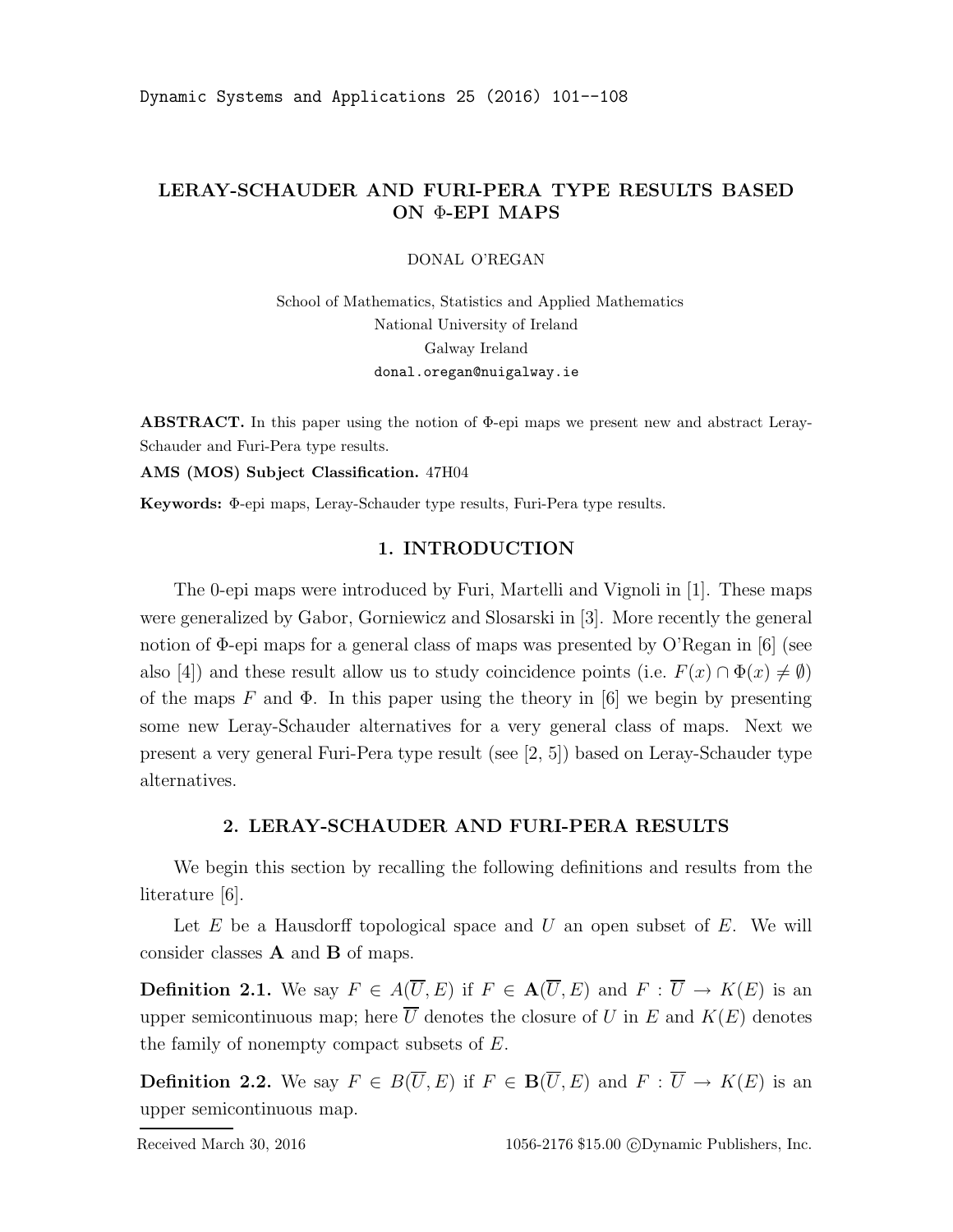Now we fix a  $\Phi \in B(\overline{U}, E)$ .

**Definition 2.3.** We say  $F \in A_{\partial U}(\overline{U}, E)$  if  $F \in A(\overline{U}, E)$  with  $F(x) \cap \Phi(x) = \emptyset$  for  $x \in \partial U$ ; here  $\partial U$  denotes the boundary of U in E.

**Definition 2.4.** We say  $F \in B_{\Phi}(\overline{U}, E)$  if  $F \in B(\overline{U}, E)$  and  $F(x) \subset \Phi(x)$  for  $x \in \partial U$ .

**Definition 2.5.** A map  $F \in A_{\partial U}(\overline{U}, E)$  is  $\Phi$ -epi if for every map  $G \in B_{\Phi}(\overline{U}, E)$  there exists  $x \in U$  with  $F(x) \cap G(x) \neq \emptyset$ .

**Remark 2.6.** Suppose  $F \in A_{\partial U}(\overline{U}, E)$  is  $\Phi$ -epi. Then there exists  $x \in U$  with  $F(x) \cap \Phi(x) \neq \emptyset$  (take  $G = \Phi$  in Definition 2.5).

In [6] we established the following Leray-Schauder alternative.

**Theorem 2.7.** Let  $E$  be a normal topological vector space and U an open subset of E. Suppose  $F \in A_{\partial U}(\overline{U}, E)$  is  $\Phi$ -epi and  $G \in B(\overline{U}, E)$  and assume the following condition holds:

(2.1) 
$$
\begin{cases} \mu(.) G(.) + (1 - \mu(.)) \Phi(.) \in B(\overline{U}, E) \text{ for any} \\ \text{continuous map } \mu : \overline{U} \to [0, 1] \text{ with } \mu(\partial U) = 0. \end{cases}
$$

Then either

(A1). there exists  $x \in \overline{U}$  with  $F(x) \cap G(x) \neq \emptyset$ ,

or

(A2). there exists  $x \in \partial U$  and  $\lambda \in (0,1)$  with  $F(x) \cap [\lambda G(x) + (1-\lambda)\Phi(x)] \neq \emptyset$ , holds.

**Remark 2.8.** We can remove the assumption that  $E$  is normal in the statement of Theorem 2.7 provided we have that (so we need to put conditions on the maps)

$$
D = \left\{ x \in \overline{U} : F(x) \cap [tG(x) + (1-t)\Phi(x)] \neq \emptyset \text{ for some } t \in [0,1] \right\}
$$

is relatively compact. The existence of the map  $\mu$  in [6] is then guaranteed since topological vector spaces are completely regular (i.e. in the proof in [6] there exists a map  $\mu : \overline{U} \to [0, 1]$  with  $\mu(\partial U) = 0$  and  $\mu(D) = 0$ .

A special case of Theorem 2.7 is the following applicable result of Leray-Schauder type.

**Theorem 2.9.** Let  $E$  be a normal topological vector space and  $U$  an open convex subset of E with  $0 \in U$ . Suppose  $G \in B(\overline{U}, E)$  and  $(2.1)$  holds. In addition assume the following conditions hold:

(2.2) 
$$
i \in \mathbf{A}(\overline{U}, E)
$$
 where *i* is the identity map

$$
(2.3) \t\t \t\t \Phi(\partial U) \subseteq U
$$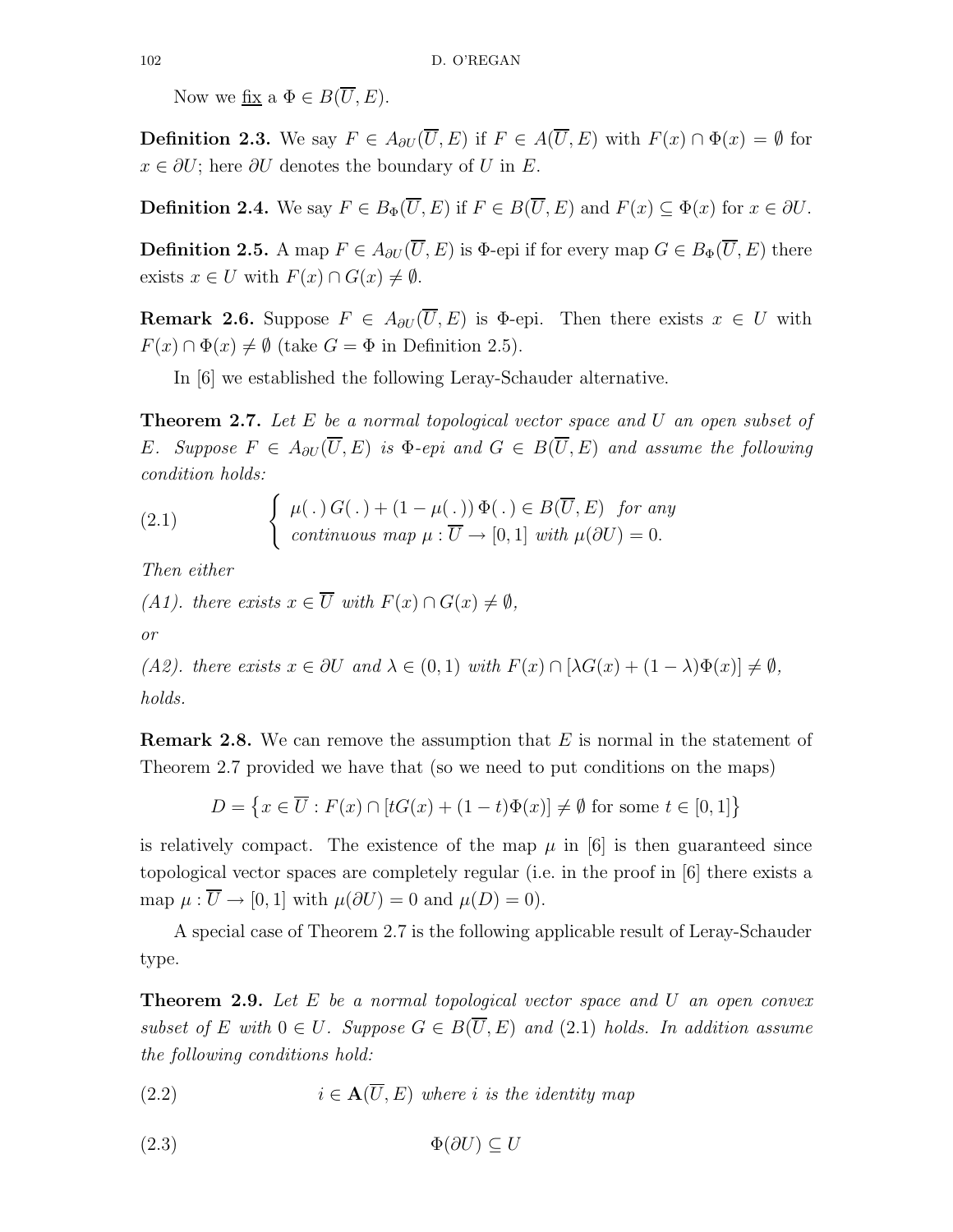(2.4)  $\overline{U}$  is a retract of E i.e. there exists a retraction (continuous)  $r : E \to \overline{U}$ 

(2.5) *any map* 
$$
\Psi \in A(E, E)
$$
 *has a fixed point*

and

(2.6) 
$$
\begin{cases} \text{for any continuous map } \eta : E \to [0,1] \text{ with } \eta(E \setminus U) = 0 \\ \text{and } H \in B_{\Phi}(\overline{U}, E) \text{ the map } J \in A(E, E) \\ \text{where } J(x) = \eta(x)H(r(x)). \end{cases}
$$

Then either

(A1). there exists  $x \in \overline{U}$  with  $x \in G(x)$ or

(A2). there exists  $x \in \partial U$  and  $\lambda \in (0,1)$  with  $x \in \lambda G(x) + (1-\lambda)\Phi(x)$ holds.

*Proof.* Let  $F(x) = i(x)$ . Note  $F \in A_{\partial U}(\overline{U}, E)$  since if  $x \in \partial U$  we have  $F(x) \cap \Phi(x) = \emptyset$ (note for  $x \in \partial U$  we have  $x \notin \Phi(x)$  from (2.3)). The result follows from Theorem 2.7 if we show F is  $\Phi$ -epi. Let  $H \in B_{\Phi}(\overline{U}, E)$  (i.e.  $H \in B(\overline{U}, E)$  with  $H(x) \subseteq \Phi(x)$  for  $x \in \partial U$ ). We must show there exists  $x \in U$  with  $x \in H(x)$ . Let

$$
\Omega = \left\{ x \in \overline{U} : x \in \lambda H(x) \text{ for some } \lambda \in [0,1] \right\}.
$$

Now  $\Omega$  is closed (since H is upper semicontinuous) and  $\Omega \subset U$  since if there exists  $x \in \partial U$  and  $\lambda \in [0,1]$  with  $x \in \lambda H(x)$  then since  $H(y) \subseteq \Phi(y)$  for  $y \in \partial U$  we have  $x \in \lambda \Phi(x)$  and so  $x \in U$  (recall  $\Phi(\partial U) \subseteq U, U$  is convex and  $0 \in U$ ), a contradiction. Now Urysohn's Lemma guarantees that there exists a continuous map  $\eta : E \to [0,1]$ with  $\eta(\Omega) = 1$  and  $\eta(E \setminus U) = 0$ . Define a map J by  $J(x) = \eta(x)H(r(x))$ . Now (2.6) guarantees that  $J \in A(E, E)$  and (2.5) guarantees that there exists  $x \in E$  with  $x \in \eta(x)H(r(x))$ . If  $x \in E\setminus U$  then  $\eta(x) = 0$ , a contradiction since  $0 \in U$ . Thus  $x \in U$  and so  $x \in \eta(x)H(x)$ . As a result  $x \in \Omega$  so  $\eta(x) = 1$ . Thus  $x \in H(x)$ .  $\Box$ 

**Remark 2.10.** We note from the proof above that we could replace U convex and (2.3) with the condition

(2.7) 
$$
x \notin \lambda \Phi(x) \text{ for } x \in \partial U \text{ and } \lambda \in (0,1].
$$

Note in (2.7) we have in fact  $\lambda \in [0,1]$  since  $x \neq 0$  if  $x \in \partial U$  (recall  $0 \in U$ ).

**Remark 2.11.** We can remove the assumption that  $E$  is normal in the statement of Theorem 2.9 provided we have that (so we need to put conditions on the maps) D (see Remark 2.8) and  $\Omega$  (see the proof of Theorem 2.9) are relatively compact (note the existence of the map  $\eta$  in Theorem 2.9 is then guaranteed since topological vector spaces are completely regular).

In our next result E will be a locally convex topological vector space. The more general case when  $E$  is a topological vector space will be presented in Remark 2.15.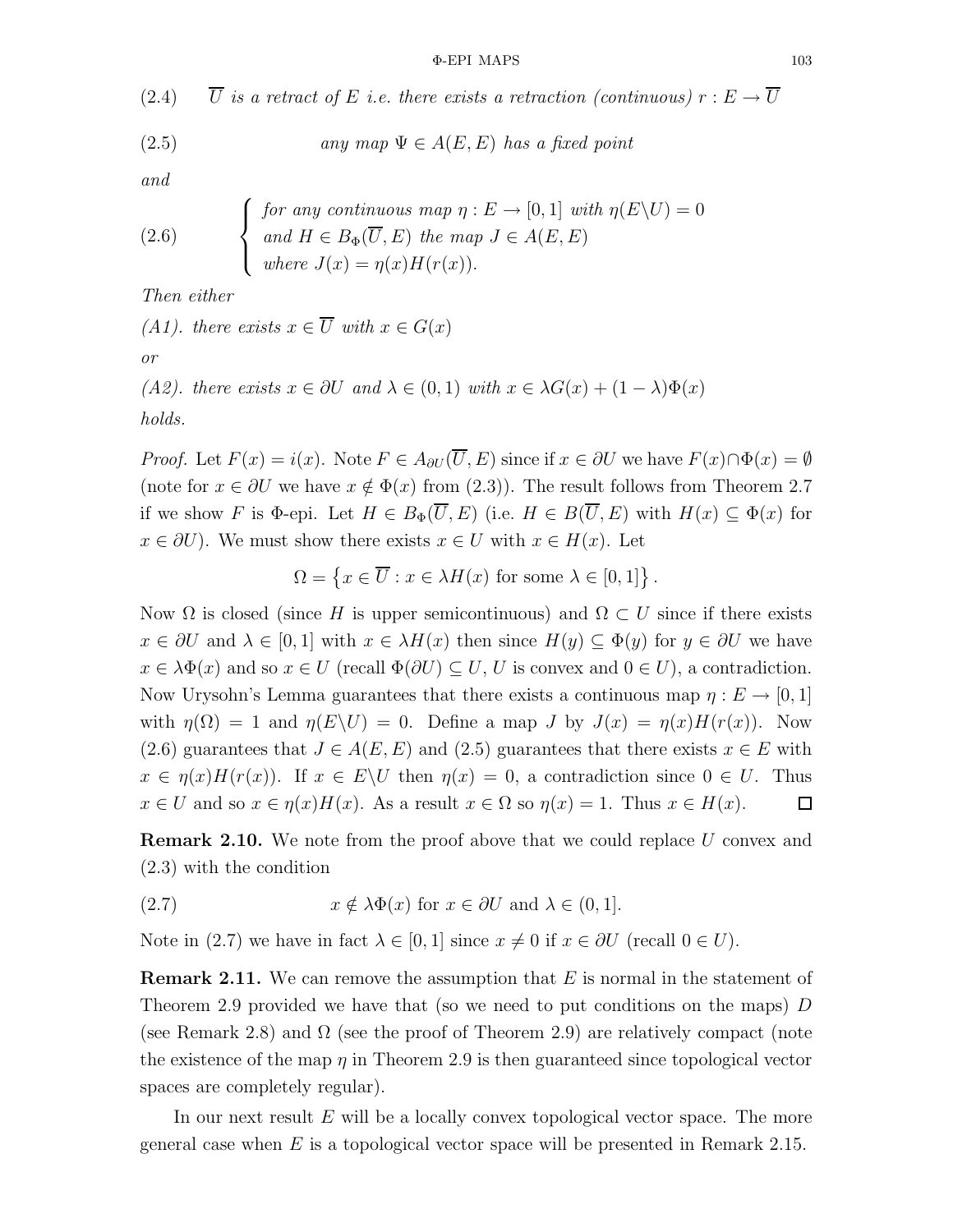Theorem 2.12. Let E be a normal locally convex Hausdorff topological vector space and U an open convex subset of E with  $0 \in U$ . Suppose  $G \in B(\overline{U}, E)$  and  $(2.1)$ ,  $(2.2)$ and (2.3) hold. Let  $r : E \to \overline{U}$  be given by

$$
r(x) = \frac{x}{\max\{1, \mu(x)\}} \text{ for } x \in E,
$$

where  $\mu$  is the Minkowski functional on  $\overline{U}$  (i.e.  $\mu(x) = \inf{\alpha > 0 : x \in \alpha \overline{U}}$ ). In addition assume the following conditions hold:

(2.8) *for any map* 
$$
H \in B_{\Phi}(\overline{U}, E)
$$
 *we have*  $rH \in A(\overline{U}, \overline{U})$ 

and

(2.9) *any map* 
$$
\Psi \in A(\overline{U}, \overline{U})
$$
 *has a fixed point.*

Then either

(A1). there exists  $x \in \overline{U}$  with  $x \in G(x)$ 

or

(A2). there exists  $x \in \partial U$  and  $\lambda \in (0,1)$  with  $x \in \lambda G(x) + (1-\lambda)\Phi(x)$ 

holds.

*Proof.* Let  $F(x) = i(x)$ . Note  $F \in A_{\partial U}(\overline{U}, E)$  and the result follows from Theorem 2.7 if we show F is  $\Phi$ -epi. Let  $H \in B_{\Phi}(\overline{U}, E)$  (i.e.  $H \in B(\overline{U}, E)$  with  $H(x) \subseteq \Phi(x)$ for  $x \in \partial U$ ). We must show there exists  $x \in U$  with  $x \in H(x)$ . Let  $\Psi = rH$ . Then from (2.8) and (2.9) we see that  $\Psi \in A(\overline{U}, \overline{U})$  and there exists  $x \in \overline{U}$  with  $x \in rH(x)$ . Then  $x = r(y)$  where  $y \in H(x)$ ; here  $x \in \overline{U} = U \cup \partial U$ . If we show

$$
(2.10) \t\t x \in U \t and \t r(y) = y
$$

then  $x = y$  so  $x \in H(x)$  and we are finished. It remains to show (2.10). Let  $x \in \partial U$ . Then  $\mu(x) = 1$  so

$$
1 = \mu(x) = \mu(r(y)) = \frac{\mu(y)}{\max\{1, \mu(y)\}},
$$

so  $\mu(y) \geq 1$ . Thus  $x = r(y) = \frac{y}{\mu(y)}$  so with  $\lambda = \frac{1}{\mu(y)}$  we have  $x \in \lambda H(x)$ . Then since  $H(w) \subseteq \Phi(w)$  for  $w \in \partial U$  we have  $x \in \lambda \Phi(x)$  and so  $x \in U$  (recall  $\Phi(\partial U) \subseteq U, U$  is convex and  $0 \in U$ , a contradiction. Thus  $x \in U$ . Then  $\mu(x) < 1$  so

$$
1 > \mu(x) = \mu(r(y)) = \frac{\mu(y)}{\max\{1, \mu(y)\}},
$$

and as a result  $\mu(y) < 1$ . Thus  $r(y) = y$ , so (2.10) holds.

**Remark 2.13.** We can remove the assumption that  $E$  is normal in the statement of Theorem 2.12 provided we have that (so we need to put conditions on the maps)  $D$ (see Remark 2.8) is relatively compact.

**Remark 2.14.** We note from the proof above that we could replace (2.3) with (2.7).

口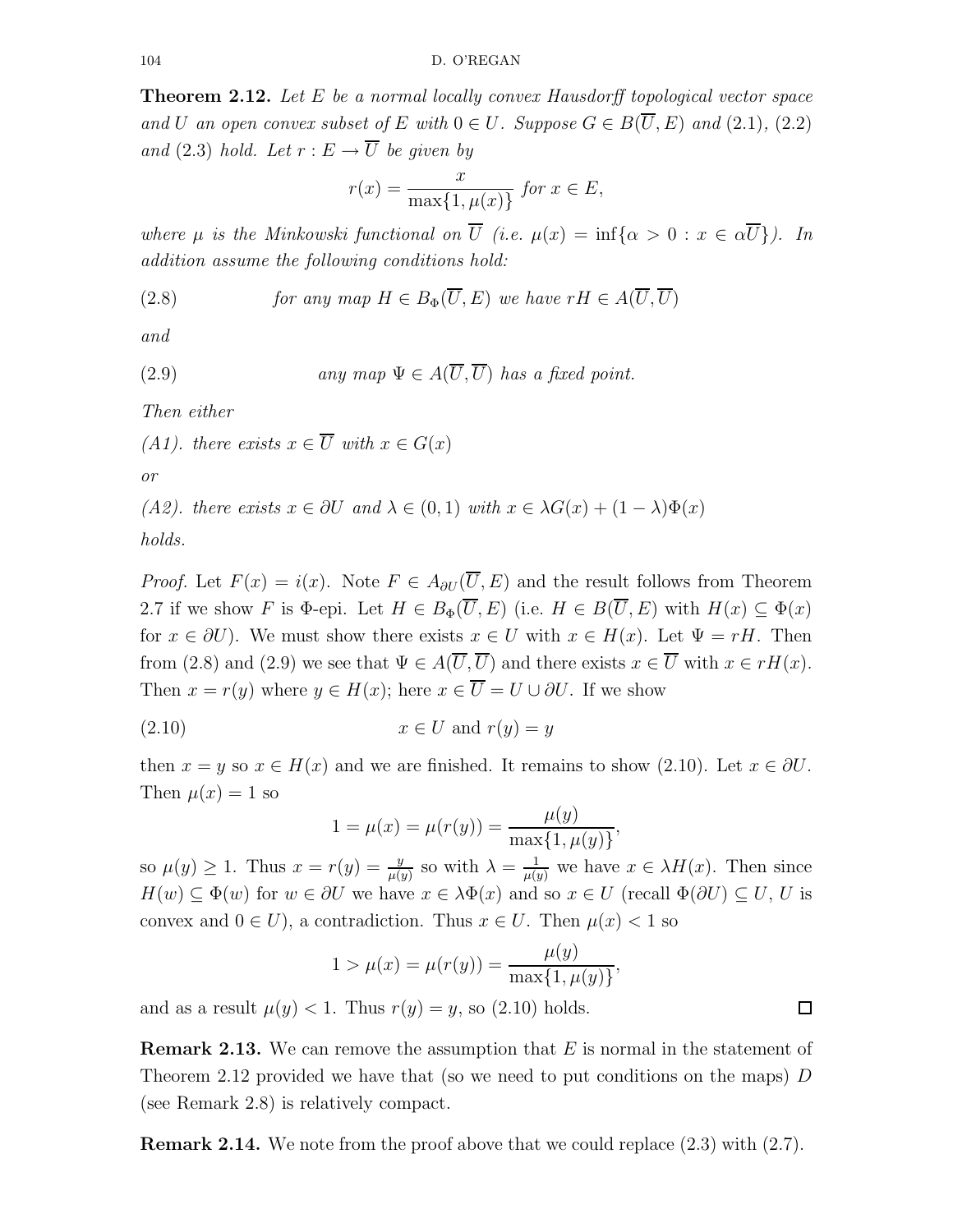**Remark 2.15.** Let  $E$  be a normal topological vector space and  $U$  an open subset of E with  $0 \in U$ . Suppose  $G \in B(\overline{U}, E)$  and  $(2.1)$ ,  $(2.2)$  and  $(2.7)$  hold. Also assume

(2.11) there exists a retraction 
$$
r : E \to \overline{U}
$$
 with  $r(w) \in \partial U$  if  $w \in E \setminus U$ 

and

(2.12) there is no 
$$
z \in \partial U
$$
 with  $z = r(y)$  and  $y \in \Phi(z)$ .

Finally suppose  $(2.8)$  (with r in  $(2.11)$ ) and  $(2.9)$  hold. Then the conclusion in Theorem 2.12 holds. To see this let  $H \in B_{\Phi}(\overline{U}, E)$  and exactly the same argument as in Theorem 2.12 guarantees that there exists  $x \in \overline{U}$  with  $x \in rH(x)$ . Then

$$
(2.13) \t\t x = r(y) \t with \t y \in H(x);
$$

here  $x \in \overline{U} = U \cup \partial U$ . If we show

$$
(2.14) \t\t x \in U \text{ and } r(y) = y
$$

then (2.13) implies  $x \in H(x)$  and we are finished. It remains to show (2.14). If  $x \in \partial U$  then  $x = r(y)$  and  $y \in H(x) \subseteq \Phi(x)$ , so (2.12) yields a contradiction. Thus  $x \in U$ . As a result since  $r(y) (= x) \in U$  we have from (2.11) that  $y \in U$  and so  $r(y) = y.$ 

We now present a very general abstract Furi-Pera type result based on Leray-Schauder type results (see  $(2.17)$ ) below).

**Theorem 2.16.** Let E be a metrizable topological vector space and  $Q$  a closed subset of E. Let  $F: Q \to K(E)$ ,  $\Phi: Q \to K(E)$  and assume the following hold:

(2.15) *there exists a retraction* 
$$
r : E \to Q
$$
 *with*  $r(z) \in \partial Q$  *for*  $z \in E \setminus Q$ 

and

$$
(2.16) \t Fr \in B(E, E) \t and Fr \t has a fixed point.
$$

For  $i \in \{1, 2, ...\}$  let  $U_i = \{x \in E : d(x, Q) < \frac{1}{i}\}$  $\frac{1}{i}$ }; here d is the metric associated with E. Suppose for each  $i \in \{1, 2, \dots\}$  we have  $Fr \in B(U_i, E)$ ,  $\Phi r \in B(U_i, E)$  and assume the following conditions hold:

(2.17) 
$$
\begin{cases} either (A1). \ there exists  $x \in \overline{U_i} \text{ with } x \in Fr(x) \text{ or } (A2). \text{ there exists } x \in \partial U_i \text{ and } \lambda \in (0,1) \text{ with } x \in \lambda Fr(x) + (1-\lambda)\Phi r(x) \text{ hold} \end{cases}$
$$

(2.18) 
$$
\begin{cases} \{x \in E : x \in \lambda Fr(x) + (1 - \lambda) \Phi r(x) \text{ for some } \lambda \in [0, 1] \} \\ \text{ is relatively compact.} \end{cases}
$$

Finally suppose

(2.19) 
$$
\begin{cases} \text{if } \{(x_j, \lambda_j\}_{j=1}^{\infty} \text{ is a sequence in } \partial Q \times [0,1] \text{ converging} \\ \text{to } (x,\lambda) \text{ with } x \in \lambda F(x) + (1-\lambda)\Phi(x) \text{ and } 0 \leq \lambda < 1, \\ \text{then } \{\lambda_j F(x_j) + (1-\lambda_j)\Phi(x_j)\} \subseteq Q \text{ for } j \text{ sufficiently large.} \end{cases}
$$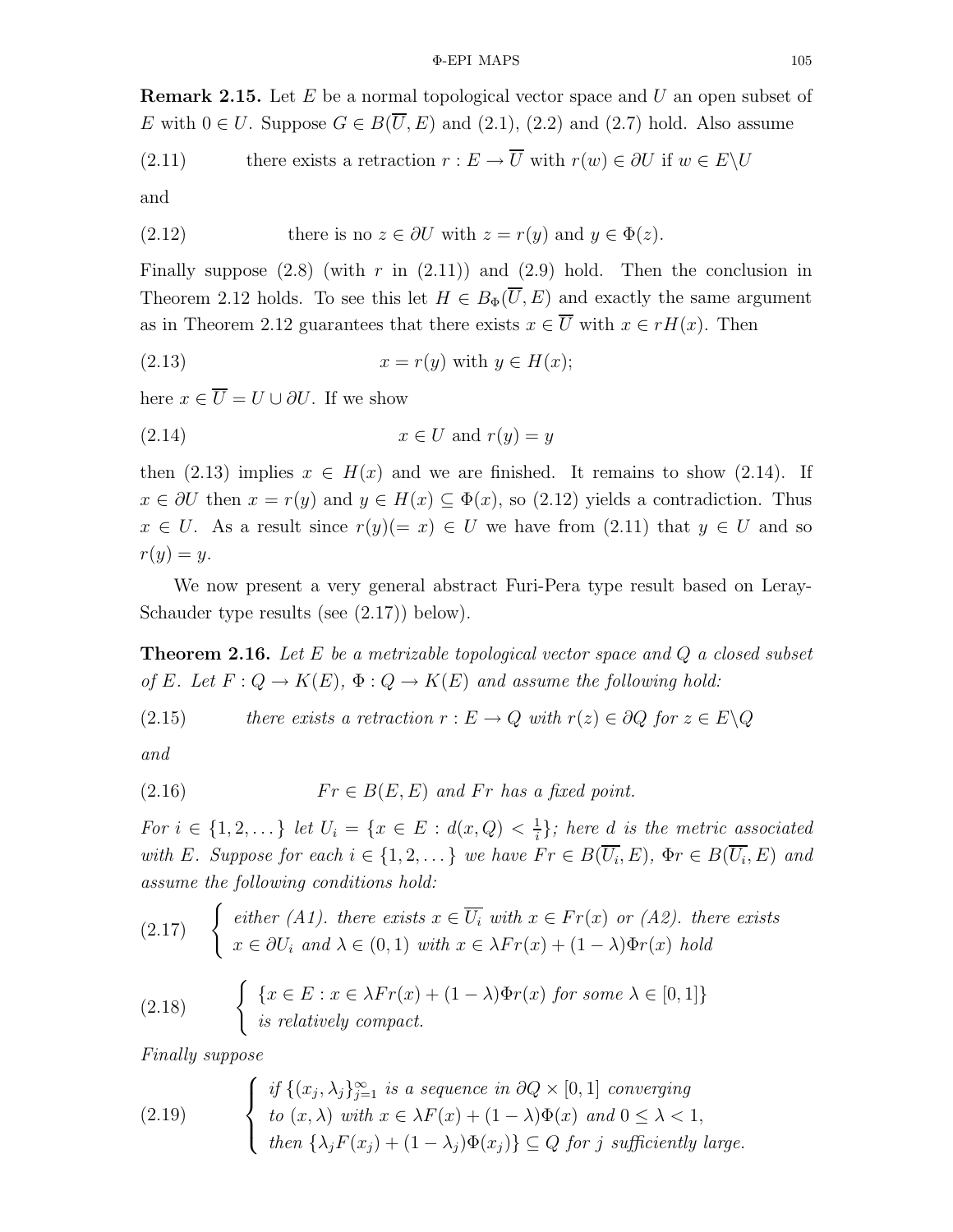Then F has a fixed point in Q.

Proof. Let

$$
\Omega = \{ x \in E : x \in Fr(x) \}.
$$

Now  $\Omega \neq \emptyset$  (from (2.16)) and  $\Omega$  is closed since Fr is upper semicontinuous. Now (2.18) guarantees that  $\Omega$  is compact. We claim  $\Omega \cap Q \neq \emptyset$ . To do this we argue by contradiction. Suppose that  $\Omega \cap Q = \emptyset$ . Then since  $\Omega$  is compact and Q is closed there exists  $\delta > 0$  with  $dist(\Omega, Q) > \delta$ . Choose  $m \in \{1, 2, \dots\}$  with  $1 < \delta m$  and let (as in the statement of the theorem)  $U_i = \{x \in E : d(x, Q) < \frac{1}{i}\}$  $\frac{1}{i}$  for  $i \in \{m, m+1, ...\}$ .

Fix  $i \in \{m, m+1, \dots\}$ . Since  $dist(\Omega, Q) > \delta$  we see that  $\Omega \cap \overline{U_i} = \emptyset$ . Now  $(2.17)$ guarantees that there exists  $\lambda_i \in (0,1)$  and  $y_i \in \partial U_i$  with  $y_i \in \lambda_i$   $Fr(y_i) + (1-\lambda_i) \Phi r(y_i)$ . Since  $y_i \in \partial U_i$  we have

$$
(2.20) \qquad \{\lambda_i Fr(y_i) + (1 - \lambda_i) \Phi r(y_i)\} \not\subseteq Q \text{ for } i \in \{m, m+1, \dots\}.
$$

Now let

$$
D = \{ x \in E : x \in \lambda Fr(x) + (1 - \lambda) \Phi r(x) \text{ for some } \lambda \in [0, 1] \}.
$$

Now  $D \neq \emptyset$  (from (2.16)) is closed so compact from (2.18). This together with

$$
d(y_j, Q) = \frac{1}{j}
$$
 and  $|\lambda_j| \le 1$  for  $j \in \{m, m+1, \dots\}$ 

implies that we may assume without loss of generality that  $\lambda_j \to \lambda^*$  and  $y_j \to y^* \in$ ∂Q. In addition since Fr and Φr are upper semicontinuous and  $y_j \n∈ λ_j Fr(y_j) + (1 −$  $\lambda_j \Phi(r(y_i))$  we have

$$
y^* \in \lambda^* Fr(y^*) + (1 - \lambda^*) \Phi r(y^*)
$$

i.e.  $y^* \in \lambda^* F(y^*) + (1 - \lambda^*) \Phi(y^*)$  since  $r(y^*) = y^*$ . If  $\lambda^* = 1$  then  $y^* \in Fr(y^*)$  which contradicts  $B \cap Q = \emptyset$ . Thus  $0 \leq \lambda^* < 1$ . Now  $(2.19)$  with  $x_j = r(y_j)$  (note  $y_j \in \partial U_j$ so  $r(y_j) \in \partial Q$  and  $x = y^* = r(y^*)$  implies

$$
\{\lambda_j Fr(y_j) + (1 - \lambda_j) \Phi r(y_j)\} \subseteq Q \text{ for } j \text{ sufficiently large.}
$$

This contradicts (2.20). Thus  $\Omega \cap Q \neq \emptyset$  so there exists  $x \in Q$  with  $x \in Fr(x) =$  $F(x)$ . □

**Remark 2.17.** If  $E$  is a locally convex Hausdorff topological vector space and  $Q$  is convex then Dugundji's extension theorem guarantees that there exists a retraction  $r: E \to Q$ . If say  $0 \in intQ$  then we could take

$$
r(x) = \frac{x}{\max\{1, \mu(x)\}} \text{ for } x \in E,
$$

where  $\mu$  is the Minkowski functional on Q and with this r we have  $r(z) \in \partial Q$  for  $z \in E \backslash Q$  i.e. (2.15) holds with this r. On the other hand if  $intQ = \emptyset$  then  $\partial Q = Q$ so (2.15) holds.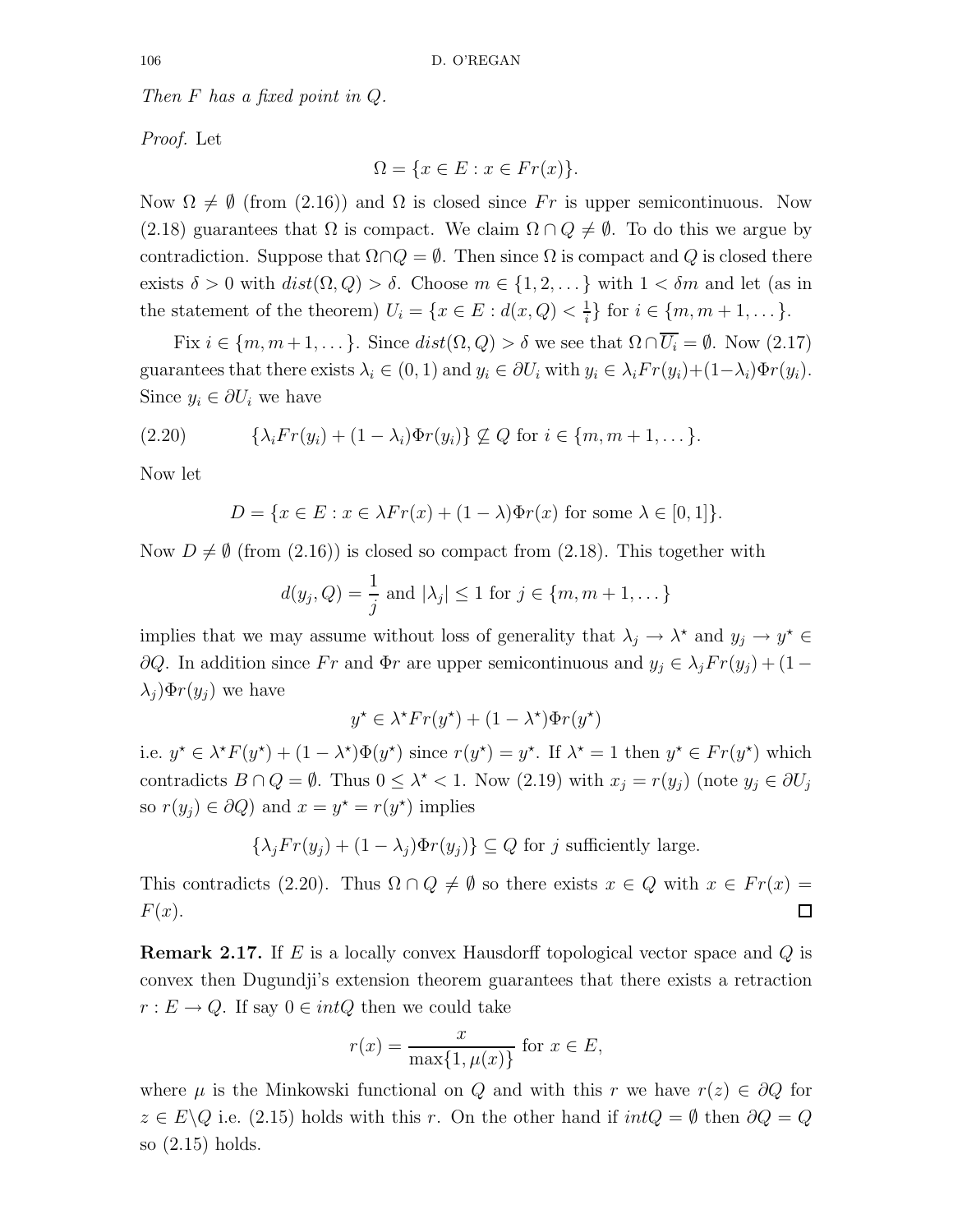**Remark 2.18.** Note  $U_i$  for each  $i \in \{1, 2, \ldots\}$  (in the statement of Theorem 2.16) is an open subset of E. Also note if  $0 \in Q$  then  $0 \in U_i$  for each  $i \in \{1, 2, \dots\}$ .

**Remark 2.19.** Let  $E$  be a metrizable locally convex topological vector space and let  $Q$  be convex also. We may choose  $d$  to be a translational invariant metric associated with E (see [7 pg 29]) so we see that  $U_i$  for each  $i \in \{1, 2, \dots\}$  (in the statement of Theorem 2.16) is convex.

**Remark 2.20.** Let E be a metrizable locally convex topological vector space and  $Q$ a closed convex subset of E with  $0 \in Q$ . Let  $r : E \to Q$  be the retraction as in (2.15) (guaranteed from Remark 2.17). For  $i \in \{1, 2, \dots\}$  let  $U_i = \{x \in E : d(x, Q) < \frac{1}{i}\}$  $\frac{1}{i}$ ; here d is the translational invariant metric associated with  $E$  (as in Remark 2.19). Suppose for each  $i \in \{1, 2, \dots\}$  we have  $Fr \in B(U_i, E)$  and  $\Phi r \in B(U_i, E)$ . Note for each  $i \in \{1, 2, \ldots\}$  from Dugundji's extension theorem  $U_i$  is a retract of E i.e. there exists a retraction  $r_i: E \to \overline{U_i}$  (we could take  $r_i(x) = \frac{x}{\max\{1,\mu_i(x)\}}$  where  $\mu_i$  is the Minkowski functional on  $U_i$ ).

(i). For each  $i \in \{1, 2, \dots\}$  assume the following conditions hold:

(2.21) 
$$
\begin{cases} \eta(.) Fr(.) + (1 - \eta(.)) \Phi r(.) \in B(\overline{U_i}, E) \text{ for any} \\ \text{continuous map } \eta : \overline{U_i} \to [0, 1] \text{ with } \eta(\partial U_i) = 0 \end{cases}
$$

(2.22) 
$$
i \in \mathbf{A}(\overline{U_i}, E)
$$
 where *i* is the identity map

(2.23) 
$$
x \notin \lambda \Phi r(x) \text{ for } x \in \partial U_i \text{ and } \lambda \in (0, 1]
$$

(2.24) any map 
$$
\Psi \in A(E, E)
$$
 has a fixed point

and

(2.25) 
$$
\begin{cases} \text{for any continuous map } \eta : E \to [0, 1] \text{ with } \eta(E \setminus U_i) = 0 \\ \text{and } H \in B_{\Phi r}(\overline{U_i}, E) \text{ the map } J \in A(E, E) \\ \text{where } J(x) = \eta(x)H(r_i(x)). \end{cases}
$$

Now Theorem 2.9 (with G being  $Fr$ ,  $\Phi$  being  $\Phi r$  and U being  $U_i$ ) guarantees that (2.17) holds.

(ii). For each  $i \in \{1, 2, ...\}$  assume  $(2.21), (2.22)$  and  $(2.23)$  hold and in addition assume the following conditions hold:

(2.26) for any map 
$$
H \in B_{\Phi r}(\overline{U_i}, E)
$$
 we have  $r_i H \in A(\overline{U_i}, \overline{U_i})$ 

and

(2.27) any map 
$$
\Psi \in A(\overline{U_i}, \overline{U_i})
$$
 has a fixed point.

Now Theorem 2.12 (with G being  $Fr$ ,  $\Phi$  being  $\Phi r$  and U being  $U_i$ ) guarantees that (2.17) holds.